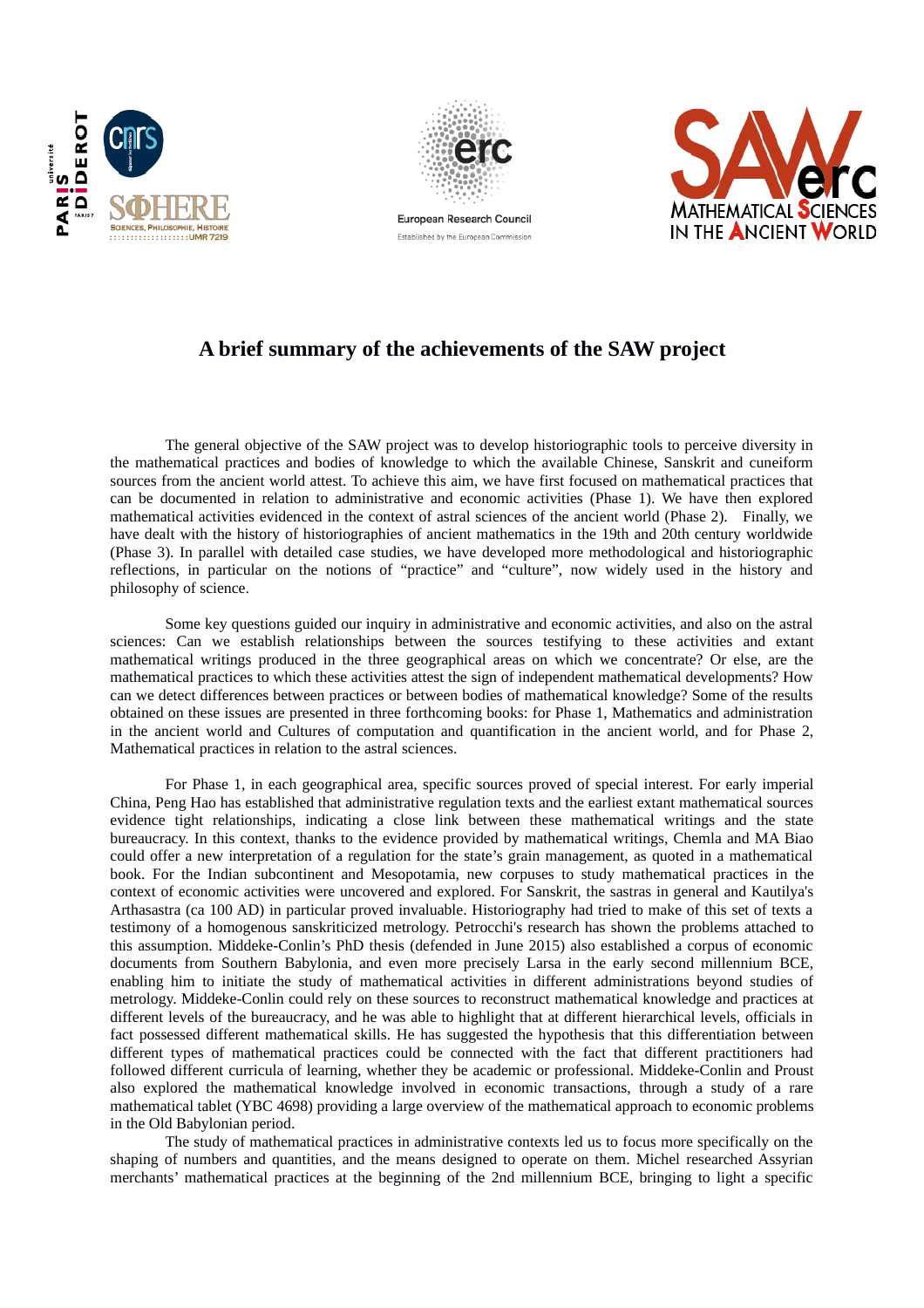culture of computation and quantification, especially in relation to weighing practices. Proust researched the quantification of surfaces in Early Dynastic tablets from southern Mesopotamia considered the earliest mathematical tablets known, while Lecompte examined a set of fifty land surveyors' records dated from the same period and found in the same region. Zou Dahai and Chen Wei undertook similar exploration for China, through a study of the 6th century Mathematical Classic of the five bureaus, and brought to light a culture of computation different from what other mathematical writings evidence in China. We also devoted research to the quantification of spatial extension, and described how actors in the ancient world used for this either volumes or capacities, whether, depending on the context, they computed or measured them. Proust has also studied how various cultures of computation in Mesopotamia used metrological tables to establish relationships between volume, capacity and bricks units and quantities. Capacity units and vessels also proved essential topics for our purpose.

Studying computations on vessels in ancient China, Zhu has uncovered an entirely new corpus for the study of mathematical practices in ancient China: the 7th century commentaries on Confucian classics. He has shown that the mathematical practice they evidence is stable and of a nature strikingly different from what at the same time Li Chunfeng and his colleagues were gathering and annotating in the Ten Mathematical Canons. The work done in Phase 1 has thus allowed us to identify several distinct but overlapping mathematical cultures in ancient China. Chen Zhihui showed that at the end of the 18th century, two among these mathematical cultures could still be evidenced, and that actors perceived their difference.

Our research has more generally brought to the fore various ways of working with numbers/quantities and carrying out basic arithmetical operations on them. The new corpus discovered by Zhu testifies to a systematic use of a geometrical interpretation of quantities and operations on them to carry out computations, which differs from what mathematical canons in China show. On the other hand, by contrast to what this new corpus and also the early mathematical manuscripts evidence, Chemla has shown that the cultures to which mathematical canons attest is characterized by a specific use of positions in mathematical practice. This facet of the cultures of computation echoes Keller's research on some Sanskrit sources, showing a wide spread of diverse computations with positions, not restricted to the use of the decimal place value notation. A way of putting into play geometrical facets of quantities also appeared in the completely different cuneiform corpuses studied by Proust and Lecompte. In these contexts, like in others, it has proved essential that practitioners did not always compute with "abstract" numbers. The way in which actors operated on measurement values, and the nature of the "abstract" numbers occurring in computations, appeared a fruitful venue for research. Moreover, still in these cuneiform contexts, we put forward the hypothesis of a certain "granularity of quantities": the tools to compute with sexagesimal numbers, namely the metrological tables, might have embodied elementary pieces of quantities into which actors decomposed a given quantity for computation. This yields an entirely new insight into the perception of quantities, which sheds an unexpected light on how rounding was carried out in these contexts. This suggestion further raises the general issue of finding evidence testifying to actors' understanding of the quantities with which they operated. Another key fact related to quantities and computation was discovered: computing with small quantities might have been a different task from computing with large ones.

Finally, place-value number systems occurred in the three geographical areas under study, and our work has shed light on the differences between them and also between various milieus using them in each of these geographical areas, suggesting hypotheses on the processes of emergence, as well as on the use, of these systems. Notable in this respect is the study by Ouyang and Proust on marginal numbers found in some Ur III administrative texts. More generally, in her study on surfaces, Proust inquires into the circumstances of the invention of the sexagesimal place value notation. In relation to the issue of place-value number systems, arithmetical operations have appeared as essential objects of research for two reasons. Much variety can be evidenced in their execution, which reveals actors' work on operations. Moreover, the execution of operations sheds light on the variety of numbers and quantities with which actors dealt. With respect to Sanskrit sources, Keller and Singh have studied testimonies on operations in medieval Sanskrit sources, showing in particular variations in the execution of multiplication on integers. A striking result is that, contrary to a widespread assumption, once place-value decimal system was available, other ways of computing with numbers were still used. The same conclusion emerges from Zhu's research, which suggests that numbers were not approached in a uniform way throughout China. In another respect, Chemla established that the operation of division displays disunity between Chinese sources and also that a focus on division allows historians to understand that an important theoretical work has been devoted to that operation in early imperial China. The results of this theoretical work on division can be perceived in the shaping, in ca the first century CE, of both a mathematical knowledge about operations and also of a specific mathematical practice in which positions in general, and specifically positions attached to a place-value decimal system, played a key part. In other words, Chemla suggests that the emergence of a new execution of division might have been tightly connected with the emergence of a decimal place-value system. Her conclusions led Chemla to postulate the existence of two cultures of computation in early imperial China (one related to the recently found manuscripts from early imperial China, and another one related to most mathematical canons).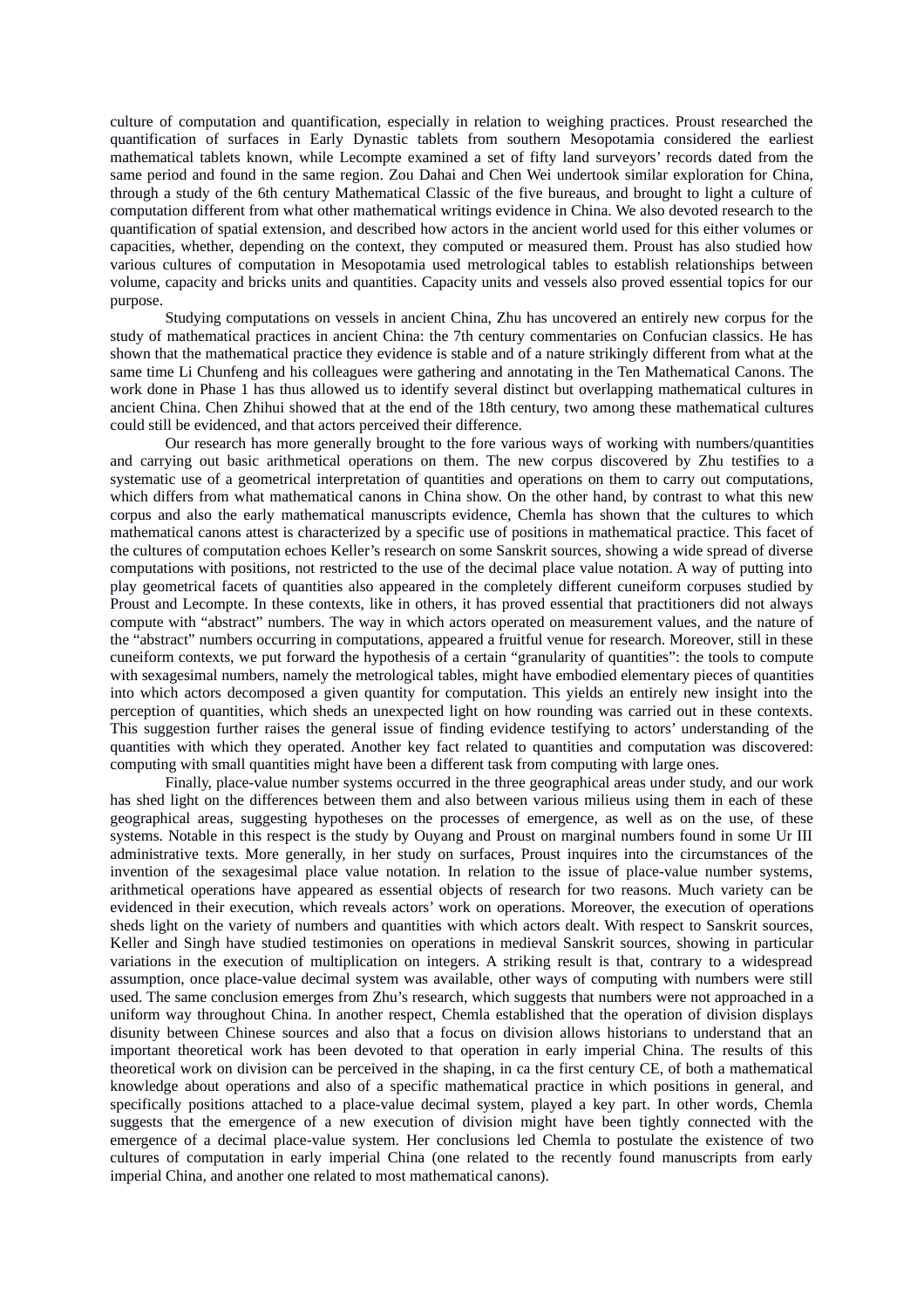All the mathematical cultures that SAW described for ancient China, except the one discovered by Zhu Yiwen, are to a greater or a lesser extent documented in the Ten Mathematical Canons, an annotated anthology of old books edited under Li Chunfeng's (602-670) supervision, at about the same time when commentaries on Confucian canons studied by Zhu were composed. Li has played a major role in editing all the earlier Chinese mathematical writings that have come down to us. He was also the author of several technical treatises in a major historiographic work, the Book of Sui, as well as the author of a major calendrical system. Li Chunfeng was a poorly understood figure despite the numerous important roles that he played in the history of mathematics and astral sciences in China. Under the title Monographs in Tang official historiography. Perspectives from the technical treatises of the Book of Sui, SAW members Morgan, Chaussende and Chemla are completing the edition of a book devoted to the writing of technical treatises for the Book of Sui, which aims at studying Li Chunfeng's technical treatises in context.

Errors or mistakes appeared a key tool to help us perceive specificities of mathematical practices, and differences between them. Middeke-Conlin chose this angle to approach mathematical activities in the context of scribal schools and economic activities. He outlined a conceptual apparatus to distinguish among kinds of errors, which allowed him to show that approximation was a good indicator of mathematical cultures. Likewise, Chemla and Morgan began a cooperation on the nature of the mistakes present in the second-century BCE mathematical manuscript Suan shu shu. This research led them to identify a handful of phenomena that will not only change the way in which this text is read, but will shed light on features of early Chinese manuscript cultures beyond the sphere of technical literature. In particular, this cooperation inspired Morgan the project of carrying out handwriting recognition on all the manuscripts of the tomb, in which the Suan shu shu had been found (tomb 247 at Zhangjiashan, Hubei). Morgan's handwriting analysis of the entire tomb corpus led him to identify a network of hands, one of which appears across different manuscripts. Morgan could then establish the hand with which the tomb occupant was associated—this is one of the hands that occur in the Suan shu shu.

In the context of Phase 2 —the study of mathematical practices in relation to astral sciences—, the SAW project also made new corpuses of sources available. Ph. D. candidate Hirose's dissertation project bore on the Goladipika, a Sanskrit astronomical text devoted to spherical astronomy and composed by Indian astronomer Paramesvara around 1430-1450, and more precisely on its two versions (GD1 and GD2). Hirose completes a critical edition for GD2, with an annotated English translation, focusing in particular on the mathematical parts. In addition, Proust and Steele produced a critical edition of cuneiform astronomical and mathematical tablets from Hellenistic Uruk that were kept at the archaeological museum of Istanbul, with the intention of situating mathematical practices and astral sciences in the wider context of scholarship at Uruk. They also complete the edition of a book more generally devoted to scholarship at Uruk (Scholars and Scholarship in Late Babylonian Uruk). The post-doctoral scholarship awarded to Morgan enabled him to write a book (Astral Science in Early Imperial China: Observation, Sagehood and the Individual, forthcoming at Cambridge University Press) on the plurality of the astral sciences in early imperial China, including their mathematical facets. This book is an answer to monolithic modern narratives about 'Chinese thought' and 'Chinese science'.

Also in relation to the issue of documenting mathematical practices and their diversity, collective work in phase 2 of the project examined how writings in the astral sciences document mathematical practices and practitioners. A special issue, edited by M. Husson and R. Kremer, and devoted to this question has appeared in the journal Centaurus. It concentrates partly on various aspects of computation practice, and partly on uses of diagrams and instruments.

Collective work related to the book in preparation (Mathematical practices in relation to the astral sciences) has further focused on issues identified to be fruitful to perceive the diversity of mathematical cultures (in the context of the astral sciences or in relation of contiguity with them)—some of these issues are similar to some of the key issues investigated during Phase 1. These issues included: Operations, Quantities and Measurements Units, which manifest a diversity that has been overlooked owing to the widespread historiographic practice of converting numerical values and operations into modern counterpart (chapters by SAW members Chemla, Hirose, Keller, Morgan); Progressions and ordered lists of numbers, which proved to be essential and yet so far overlooked mathematical tools in ancient China and Mesopotamia, and could help connect sources in astral sciences and mathematical writings (chapters by SAW member Chemla, with Li Liang); Mathematical Reasonings, in the context of the astral sciences, and how they put space and time into play (chapters by SAW members Chemla, Hirose, Husson); Instruments, and the mathematical practices shaped to use them or work with them (chapters by SAW members Hirose, Keller, Husson, and articles by Morgan); Contrasts between and Syntheses of Mathematical Cultures (chapters by SAW members Husson and Zhu Yiwen).

The study of how mathematical practices and knowledge in mathematics and the astral sciences were put into play, or created, in relation to the need to conduct rituals in a correct way appeared to be a promising topic for the objectives of the SAW project, and a collective volume, edited by Hirose, Husson, Keller, and Morgan, is in preparation on the topic under the title Astral Sciences, Mathematics and Rituals.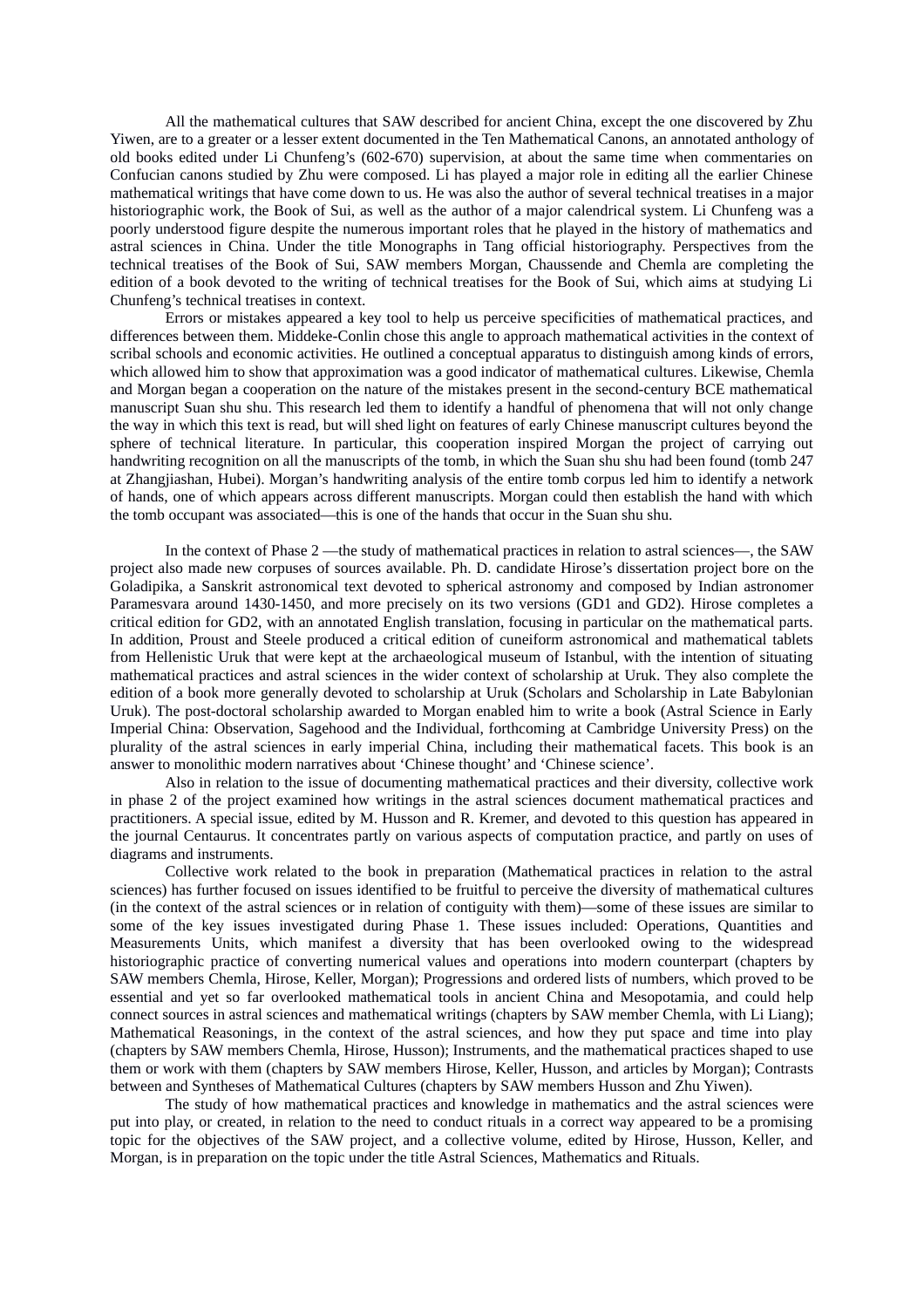Phase 3 had two facets. It included a theoretical reflection on mathematical (and more generally scientific) "practices" and "cultures", and also a systematic exploration of the history of the historiography of mathematical sciences in the ancient worlds.

Theoretical work on "practices" and "cultures" focused on several dimensions of scientific work. We have devoted some attention to the study of epistemological values and their historiography (for instance, Chemla wrote two book chapters on abstraction). We have likewise conducted theoretical reflection on the variety of types of texts in the context of different scholarly cultures, and more generally on the issue of how documents reflect the milieus in which they were produced, and the mathematical practices that these milieus had. This is reflected in a forthcoming book, edited by Florence Bretelle-Establet and Stéphane Schmitt, titled Parts and Pieces: an Exploration of the Textuality of Scientific Writings, with chapters by several SAW members. Another outcome of our reflections is a set of articles, prepared under the responsibility of M.C. Bustamante, on the topic of Orality and the historian of science's written sources, forthcoming in the Archives internationales d'histoire des sciences, with articles by Keller, Morgan, and Proust. In addition, we have collectively worked on critical approaches to the sources of ancient mathematics. One facet of this work dealt with the shaping of the sources on which the historians work. This included a research on the history of collections, in which historians find ancient mathematical sources. Such a concern is particularly vital for cuneiform tablets that were bought decades ago on the antiquities market, and it was the topic to which PhD student M. Dessagnes devoted her dissertation (defended in January 2017). From another perspective, we complete the edition of a collective book on the 19th and 20th history of critical editions and translations of ancient mathematical documents. In it, we place emphasis on the issue of the ancient editorial practices, which left an imprint on the documents and editions available, and we also pay due attention to the social contexts and circumstances that presided over the production of the modern editions under study. We analyze how key mathematical elements were dealt with in 19th and 20th century editions of ancient texts attesting to mathematical practice. We more generally focus on the making of early modern and modern editions of mathematical texts, approaching them in a contrastive way. In line with this issue, Chaigneau's PhD thesis is devoted to Neugebauer's and Thureau-Dangin's critical editions of cuneiform mathematics in the 1930s and 1940s. The point is to examine critically how historiographic operations carried out in the editions of ancient texts influenced the historiography of mathematics in Mesopotamia. This last endeavor constitutes the second facet of our critical approach to the sources of the past. Our theoretical work on "cultures of mathematics" inspired the forthcoming introduction to K. Chemla & E. Fox Keller (eds.), Cultures without culturalism. The making of scientific knowledge, in which Chemla formulated suggestions about the actual historicity of scientific cultures, the circulation of specific concepts and practices between cultures, the correlation between cultures and concepts, and finally the historical making of universality of scientific knowledge. Chemla has also outlined her own way of approaching the diversity of mathematical culture in several articles, including a synthesis of her own work and also of other research works made by the SAW team, in her contribution to the Proceedings of the 7th Congress of the European Mathematical Society.

The second facet of Phase 3 included work on 19th and 20th century historiographies of ancient mathematics. To open this new fieldwork, it proved essential to pay attention to the diversity of milieus in the context of which, from the mid-18th century on, one can perceive an interest in the history of mathematics of the ancient world. This diversity enabled us to account for specificities of different historiographies, and also to describe how knowledge circulated and got transformed from one milieu into another. Major differences appeared in the history of historiographies of mathematics in the Indian subcontinent, China, and Mesopotamia. This is one of the main conclusions of the collective book in preparation under the title Writing histories of ancient mathematics, 18th – 21st centuries.

Sanskrit documents about mathematics and the astral sciences became available in English translations due to the work of scholars who had been based in India and were officials of the British crown or East India Company servants. Keller devoted much research to Colebrooke as a translator of the Sanskrit mathematical texts. With her help, Ivahn Smadja could devote several articles to the reception of Colebrooke's translation by European mathematicians interested in ancient mathematics, in France and Germany. He established the interplay between the mathematics they were researching and how they read the ancient texts. He further showed how practices of interpretation of ancient mathematical texts widely differed. Olry Terquem appeared as a key figure in the introduction of the translations of Sanskrit mathematical texts into France as well as a key link between France and Germany. This latter facet relates to the fact that much later, Terquem also played an important part in the introduction of new information about the history of mathematics in China into Europe.

European studies of the history of mathematics in China followed entirely different paths. Chemla has worked on the sinologist trained in science Edouard Biot, and his early studies on the topic in 19th century Europe, which relied only on documents available in Europe. Post-doctoral scholar Chen Zhihui has done major research on the other main European author who wrote on the topic in the 19th century, protestant missionary Alexander Wylie, who was based in Shanghai, collected mathematical works on the Chinese book market, and was in working contacts with Chinese scholars versed in mathematics and the history of mathematics in China.